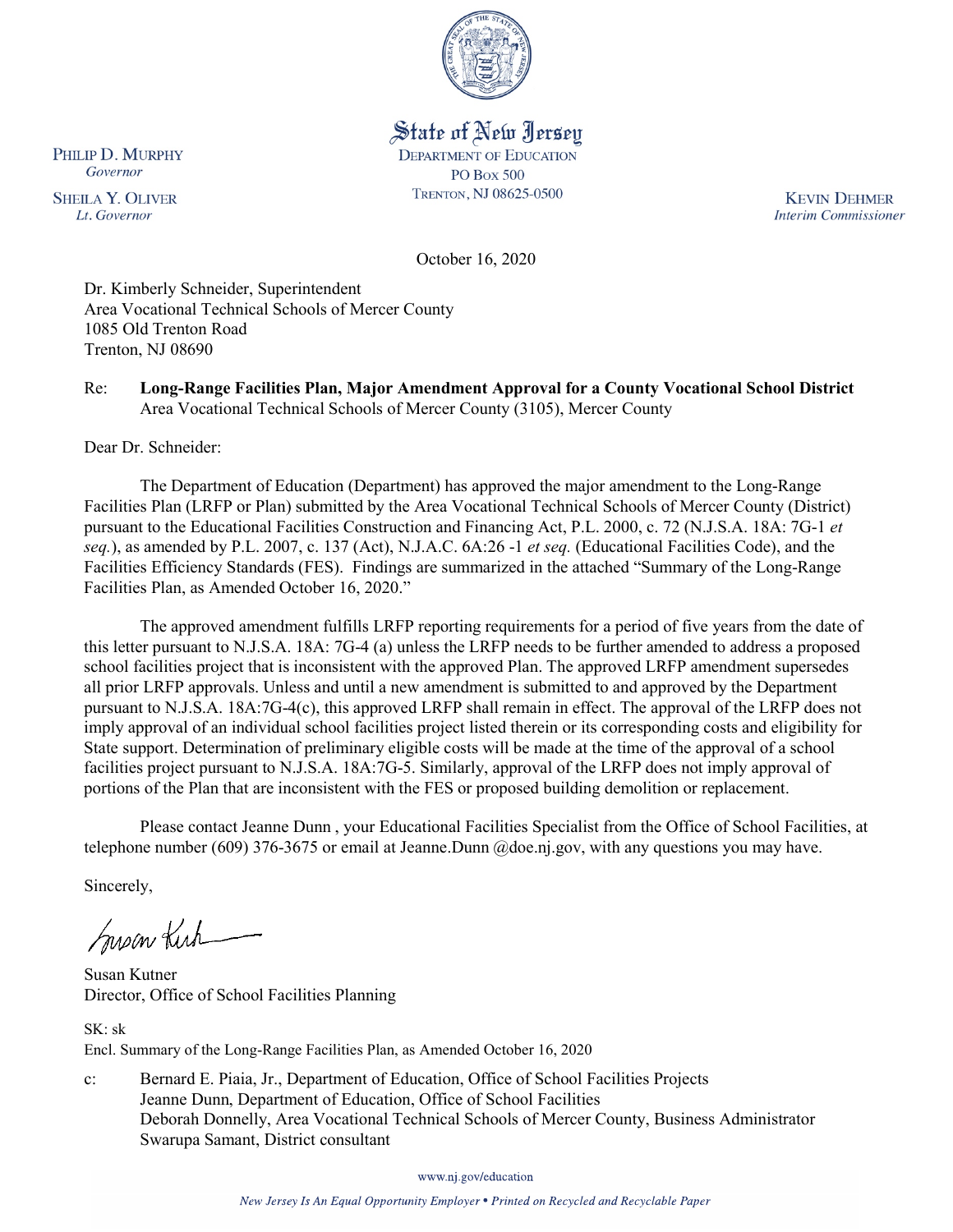## **Area Vocational Technical Schools of Mercer County (3105) Summary of the Long-Range Facilities Plan, as Amended October 16, 2020**

The Department of Education (Department) has completed its review of the major amendment to the Long-Range Facilities Plan (LRFP or Plan) submitted by the Area Vocational Technical Schools of Mercer County (District) pursuant to the Educational Facilities Construction and Financing Act, P.L. 2000, c. 72 (N.J.S.A. 18A: 7G-1 *et seq.*), as amended by P.L. 2007, c. 137 (Act), N.J.A.C. 6A:26-1 et seq. (Educational Facilities Code), and the Facilities Efficiency Standards (FES).

The following provides a summary of the District's approved amended LRFP. The summary is based on the standards set forth in the Act, the Educational Facilities Code, the FES, District-reported information in the Department's LRFP reporting system, and supporting documentation. The referenced reports in *italic* text are standard reports available on the Department's LRFP website.

#### **1. Inventory Overview**

The District is classified as a County Vocational School District for funding purposes. It provides services for students in grades 9-12.

The District identified existing and proposed schools, sites, buildings, rooms, and site amenities in its LRFP. Table 1 lists the number of existing and proposed district schools, sites, and buildings. Detailed information can be found in the *School Asset Inventory Report* and the *Site Asset Inventory Report.*

**As directed by the Department, school facilities projects that have received initial approval by the Department and have been approved by the voters, if applicable, are represented as "existing" in the LRFP.** Approved projects that include new construction and/or the reconfiguration/reassignment of existing program space are as follows: n/a.

|                                                                 | Existing | <b>Proposed</b> |
|-----------------------------------------------------------------|----------|-----------------|
| Number of Schools (assigned DOE school code)                    |          |                 |
| Number of School Buildings <sup>1</sup>                         |          |                 |
| Number of Non-School (Non-Instructional) Buildings <sup>2</sup> |          |                 |
| Number of Vacant/Offline Buildings                              |          |                 |
| Number of Sites                                                 |          |                 |

#### **Table 1: Number of Schools, School Buildings, and Sites**

*1 Includes district-owned buildings and long-term leases serving students in district-operated programs 2 Includes occupied district-owned buildings not associated with a school, such as administrative or utility buildings*

Based on the existing facilities inventory submitted by the District:

- Schools using leased buildings (short or long-term):  $n/a$
- Schools using temporary classroom units (TCUs), excluding TCUs supporting construction: n/a
- Vacant/unassigned school buildings: Former Health Careers Center (lease)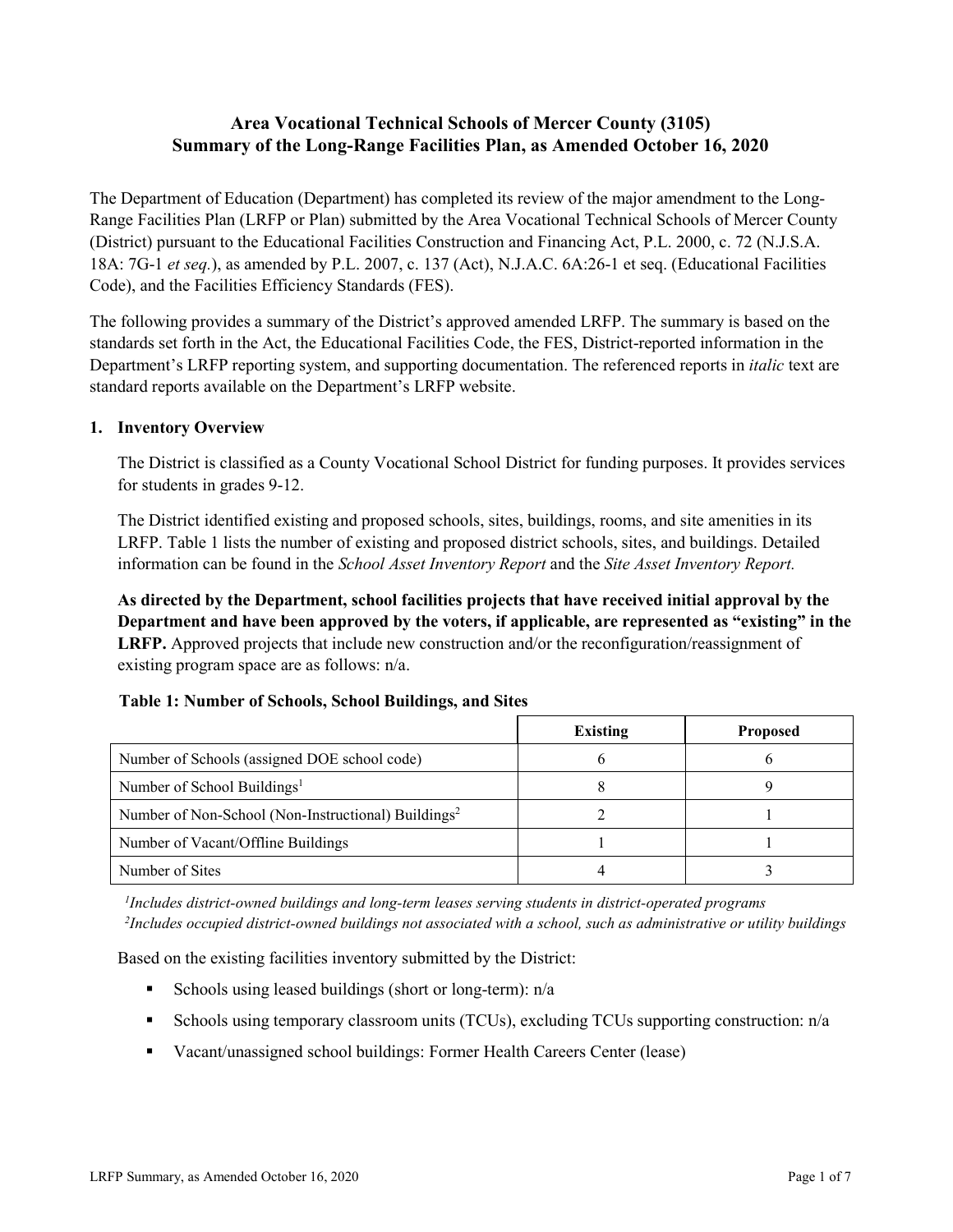**FINDINGS** The Department has determined that the proposed inventory is adequate for approval of the District's LRFP amendment. However, the LRFP determination does not imply approval of an individual school facilities project listed within the LRFP; the District must submit individual project applications for project approval.

### **2. District Enrollments**

The District determined the number of students, or "proposed enrollments," to be accommodated for LRFP planning purposes on a district-wide basis and in each school.

Since the District is a county vocational school district, the Department does not require the submission of a standard cohort-survival enrollment projection. Instead, proposed enrollments are based on district proposed CTE programs and capacity and are conditionally accepted for LRFP planning purposes pending approval by the Department's Office of Career Readiness.

Table 2 provides a comparison of existing and proposed enrollments. All totals include special education students.

| <b>Grades</b> | <b>Existing Enrollments</b><br>2019-20 | <b>District Proposed Enrollments</b><br>2024-25 |
|---------------|----------------------------------------|-------------------------------------------------|
| Grades PK-5   |                                        | O                                               |
| Grades 6-8    |                                        | U                                               |
| Grades 9-12   | 1,035                                  | 1,585                                           |
| <b>Totals</b> | 1,035                                  | 1,585                                           |

#### **Table 2: Enrollments**

**FINDINGS** The Department has determined the District's proposed enrollments to be acceptable for approval of the District's LRFP amendment and for planning purposes pending approval by the Department's Office of Career Readiness.

## **3. District Practices Capacity**

Based on information provided in the room inventories, *District Practices Capacity* was calculated for each school building to determine whether adequate capacity is proposed for the projected enrollments based on district scheduling and class size practices. The capacity totals assume instructional buildings can be fully utilized regardless of school sending areas, transportation, and other operational issues. The calculations only consider district-owned buildings and long-term leases; short term leases and temporary buildings are excluded. A capacity utilization factor of 90% for classrooms serving grades K-8 and 85% for classrooms serving grades 9-12 is applied in accordance with the FES. No capacity utilization factor is applied to preschool classrooms.

In certain cases, districts may achieve adequate District Practices Capacity to accommodate enrollments but provide inadequate square feet per student in accordance with the FES, resulting in educational adequacy issues and "Unhoused Students." Unhoused students are considered in the "Functional Capacity" calculations used to determine potential State support for school facilities projects and are analyzed in Section 4.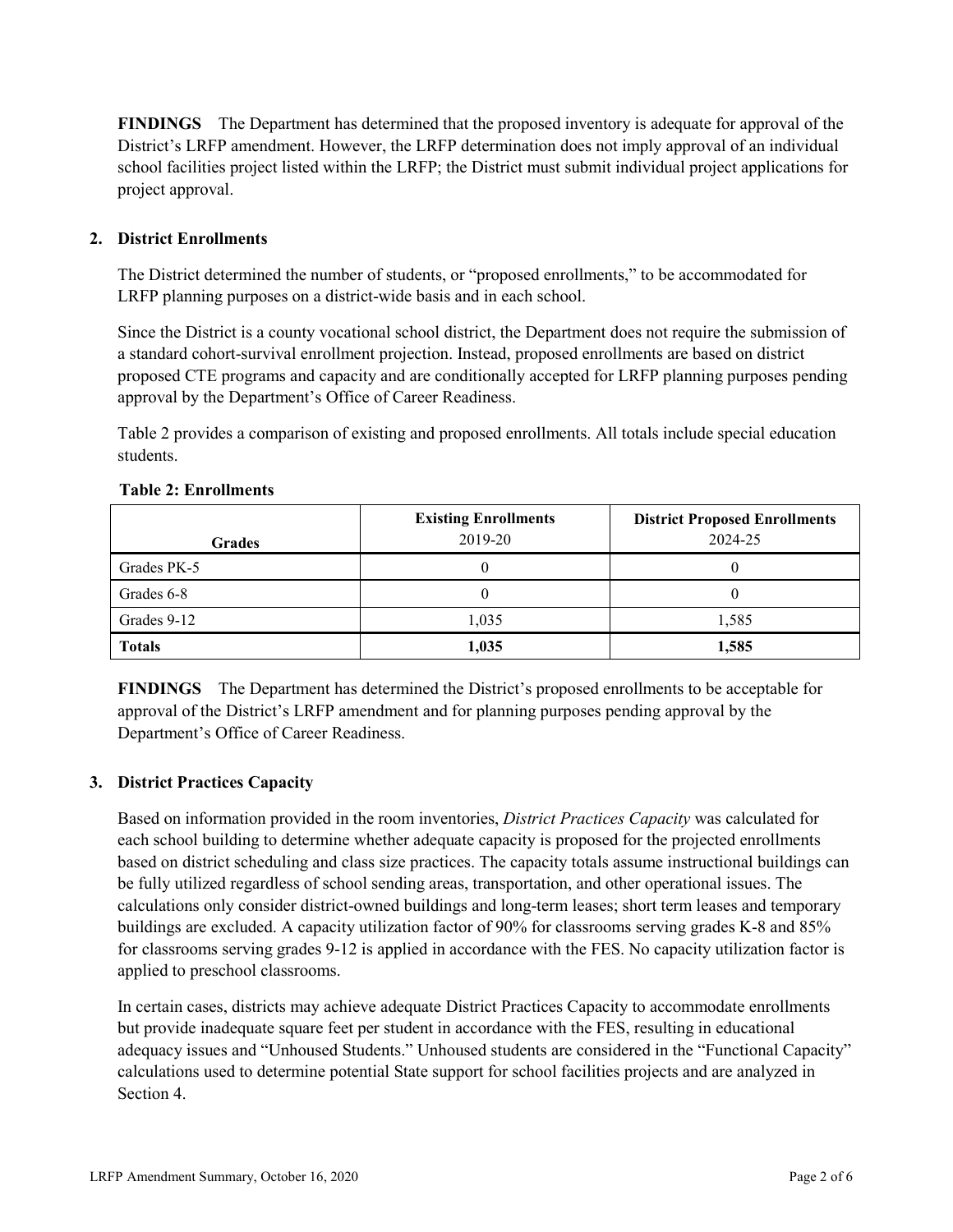Table 3 provides a summary of proposed enrollments and existing and proposed District-wide capacities. Detailed information can be found in the LRFP website reports titled *FES and District Practices Capacity Report, Existing Rooms Inventory Report, and Proposed Rooms Inventory Report.*

| <b>Grades</b>     | <b>Proposed</b><br><b>Enrollments</b> | <b>Existing</b><br><b>District</b><br><b>Practices</b><br>Capacity | <b>Existing</b><br>Deviation* | <b>Proposed</b><br><b>District</b><br><b>Practices</b><br>Capacity | <b>Proposed</b><br>Deviation* |
|-------------------|---------------------------------------|--------------------------------------------------------------------|-------------------------------|--------------------------------------------------------------------|-------------------------------|
| Elementary (PK-5) | $\theta$                              | 0.00                                                               | 0.00                          | 0.00                                                               | 0.00                          |
| Middle $(6-8)$    | $\theta$                              | 0.00                                                               | 0.00                          | 0.00                                                               | 0.00                          |
| High $(9-12)$     | 1,585                                 | 1,045.50                                                           | $-539.50$                     | 1,642.20                                                           | 57.20                         |
| <b>Totals</b>     | 1,585                                 | 1,045.50                                                           | $-539.50$                     | 1,642.20                                                           | 57.20                         |

**Table 3: District Practices Capacity Analysis**

*\* Positive numbers signify surplus capacity; negative numbers signify inadequate capacity. Negative values for District Practices capacity are acceptable for approval if proposed enrollments do not exceed 100% capacity utilization.*

Considerations:

- Based on the proposed enrollments and existing room inventories, the District is projected to have inadequate capacity for the following grade groups, assuming all school buildings can be fully utilized: 9-12
- Adequate justification has been provided by the District if the proposed capacity for a school significantly deviates from the proposed enrollments. Generally, surplus capacity is acceptable for LRFP approval if additional capacity is not proposed through new construction.

**FINDINGS**The Department has determined that proposed District capacity, in accordance with the proposed enrollments, is adequate for approval of the District's LRFP amendment. The Department will require a current enrollment projection at the time an application for a school facilities project is submitted, incorporating the District's most recent Fall Enrollment Report, in order to verify that the LRFP's planned capacity meets the District's updated enrollments.

## **4. New Construction Funding Eligibility**

*Functional Capacity* was calculated and compared to the proposed enrollments to provide a **preliminary estimate** of Unhoused Students and new construction funding eligibility. **Final determinations will be made at the time of project application approvals.**

*Functional Capacity* is the adjusted gross square footage of a school building *(total gross square feet minus excluded space)* divided by the minimum area allowance per full-time equivalent student for the grade level contained therein. *Unhoused Students* is the number of students projected to be enrolled in the District that exceeds the Functional Capacity of the District's schools pursuant to N.J.A.C. 6A:26-2.2(c). *Excluded Square Feet* includes (1) square footage exceeding the FES for any pre-kindergarten, kindergarten, general education, or self-contained special education classroom; (2) grossing factor square footage *(corridors, stairs, mechanical rooms, etc.)* that exceeds the FES allowance, and (3) square feet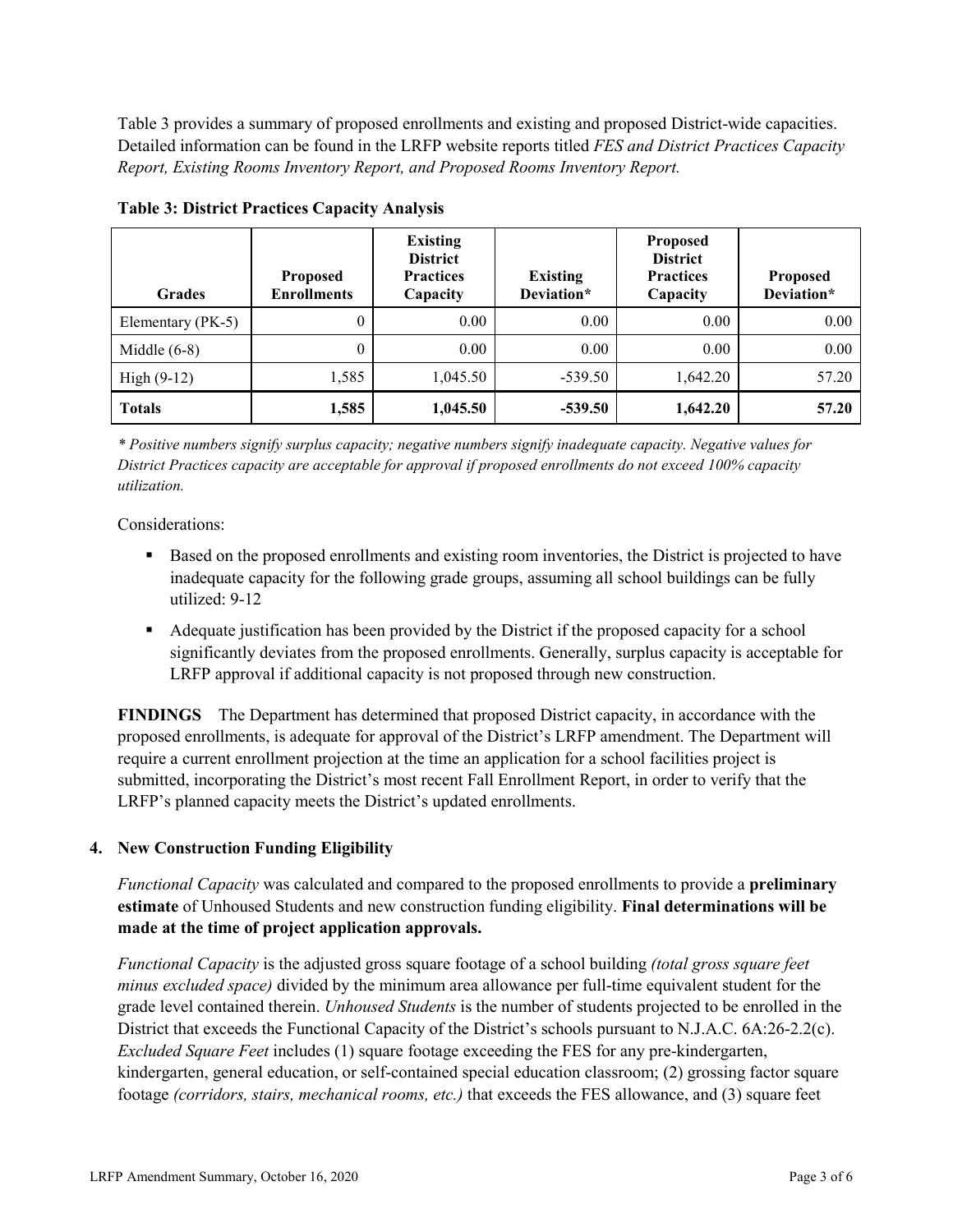proposed to be demolished or discontinued from use. Excluded square feet may be revised during the review process for individual school facilities projects.

Table 4 provides a preliminary assessment of the Functional Capacity, Unhoused Students, and Estimated Maximum Approved Area for Unhoused Students for each FES grade group. The calculations exclude temporary facilities and short-term leased buildings. School buildings proposed for whole or partial demolition or reassignment to a non-school use are excluded from the calculations pending project application review. If a building is proposed to be reassigned to a different school, the square footage is applied to the proposed grades after reassignment. Buildings that are not assigned to a school are excluded from the calculations. In addition, only preschool students eligible for state funding (former ECPA students) are included. Detailed information concerning the calculations can be found in the *Functional Capacity and Unhoused Students Report* and the *Excluded Square Footage Report.*

|                                                | <b>PK/K-5</b> | $6 - 8$  | $9 - 12$  | <b>Total</b> |
|------------------------------------------------|---------------|----------|-----------|--------------|
| PK Eligible Students/K-12 Proposed Enrollments | $\theta$      | $\theta$ | 1,585     |              |
| FES Area Allowance (SF/student)                | 125.00        | 134.00   | 151.00    |              |
| <b>Prior to Completion of Proposed Work:</b>   |               |          |           |              |
| <b>Existing Gross Square Feet</b>              | $\theta$      | $\theta$ | 176,660   | 176,660      |
| Adjusted Gross Square Feet                     | $\theta$      | $\theta$ | 175,243   | 175,243      |
| <b>Adjusted Functional Capacity</b>            | 0.00          | 0.00     | 1,160.55  |              |
| <b>Unhoused Students</b>                       | 0.00          | 0.00     | 424.45    |              |
| Est. Max. Area for Unhoused Students           | 0.00          | 0.00     | 64,091.80 |              |
| <b>After Completion of Proposed Work:</b>      |               |          |           |              |
| Gross Square Feet                              | $\theta$      | $\theta$ | 249,342   | 249,342      |
| New Gross Square Feet                          | $\theta$      | $\theta$ | 72,618    | 72,618       |
| <b>Adjusted Gross Square Feet</b>              | $\theta$      | $\theta$ | 247,861   | 247,861      |
| <b>Functional Capacity</b>                     | 0.00          | 0.00     | 1,641.46  |              |
| Unhoused Students after Construction           | 0.00          | 0.00     | 0.00      |              |
| Est. Max. Area Remaining                       | 0.00          | 0.00     | 0.00      |              |

Facilities used for non-instructional or non-educational purposes are ineligible for State support under the Act. However, projects for such facilities shall be reviewed by the Department to determine whether they are consistent with the District's LRFP and whether the facility, if it is to house students (full or part time) conforms to educational adequacy requirements. These projects shall conform to all applicable statutes and regulations.

Estimated costs represented in the LRFP by the District are for capital planning purposes only. The estimates are not intended to represent preliminary eligible costs or final eligible costs of approved school facilities projects.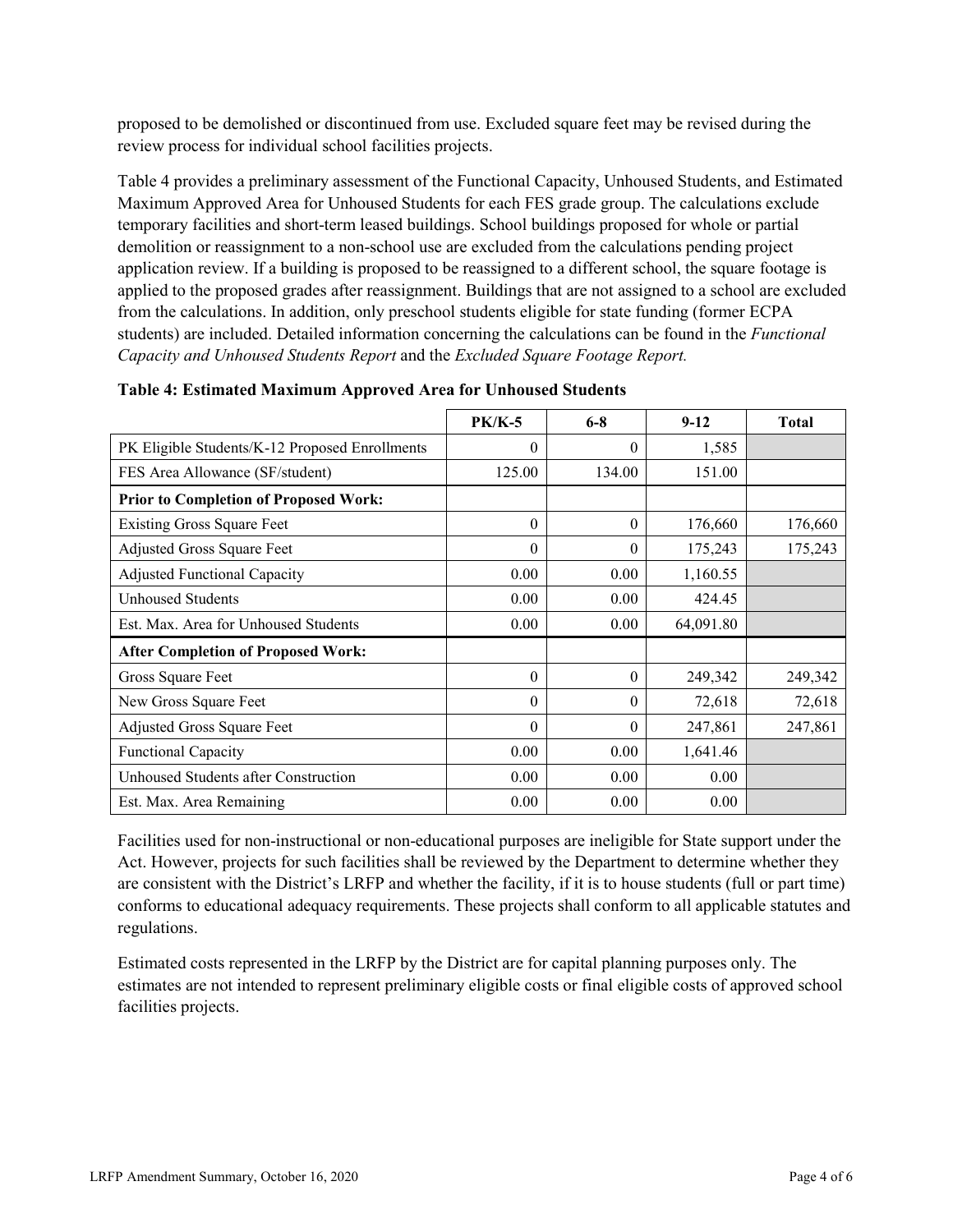Considerations:

- The District does not have approved projects pending completion, as noted in Section 1, that impact the Functional Capacity calculations.
- The Functional Capacity calculations *exclude* square feet proposed for demolition or discontinuation for the following FES grade groups and school buildings pending a feasibility study and project review: n/a.
- **Based on the preliminary assessment, the District has Unhoused Students prior to the completion** of proposed work for the following FES grade groups: 9-12.
- New construction is proposed for the following FES grade groups: 9-12.
- **Proposed new construction exceeds the estimated maximum area allowance for Unhoused** Students prior to the completion of the proposed work for the following grade groups: 9-12.
- The District, based on the preliminary LRFP assessment, will not have Unhoused Students after completion of the proposed LRFP work. If the District is projected to have Unhoused Students, adequate justification has been provided to confirm educational adequacy in accordance with Section 6 of this determination.

**FINDINGS** Functional Capacity and Unhoused Students calculated in the LRFP are preliminary estimates. Preliminary Eligible Costs (PEC) and Final Eligible Costs (FEC) will be included in the review process for specific school facilities projects. A feasibility study undertaken by the District is required if building demolition or replacement is proposed per N.J.A.C. 6A:26-2.3(b)(10).

## **5. Proposed Work**

The District assessed program space, capacity, and physical plant deficiencies to determine corrective actions. Capital maintenance, or *"system actions,"* address physical plant deficiencies due to operational, building code, and /or life cycle issues. Inventory changes, or *"inventory actions,*" add, alter, or eliminate sites, site amenities, buildings, and/or rooms.

The Act (N.J.S.A. 18A:7G-7b) provides that all school facilities shall be deemed suitable for rehabilitation unless a pre-construction evaluation undertaken by the District demonstrates to the satisfaction of the Commissioner that the structure might pose a risk to the safety of the occupants even after rehabilitation or that rehabilitation is not cost-effective. Pursuant to N.J.A.C. 6A:26-2.3(b)(10), the Commissioner may identify school facilities for which new construction is proposed in lieu of rehabilitation for which it appears from the information presented that new construction is justified, provided, however, that for such school facilities so identified, the District must submit a feasibility study as part of the application for the specific school facilities project. The cost of each proposed building replacement is compared to the cost of additions or rehabilitation required to eliminate health and safety deficiencies and to achieve the District's programmatic model.

Table 5 lists the scope of work proposed for each school based on the building(s) serving their student population. Proposed inventory changes are described in the LRFP website reports titled *"School Asset Inventory Report and "Proposed Room Inventory Report."* Information concerning proposed systems work, or capital maintenance can be found in a supporting document submitted by the District.